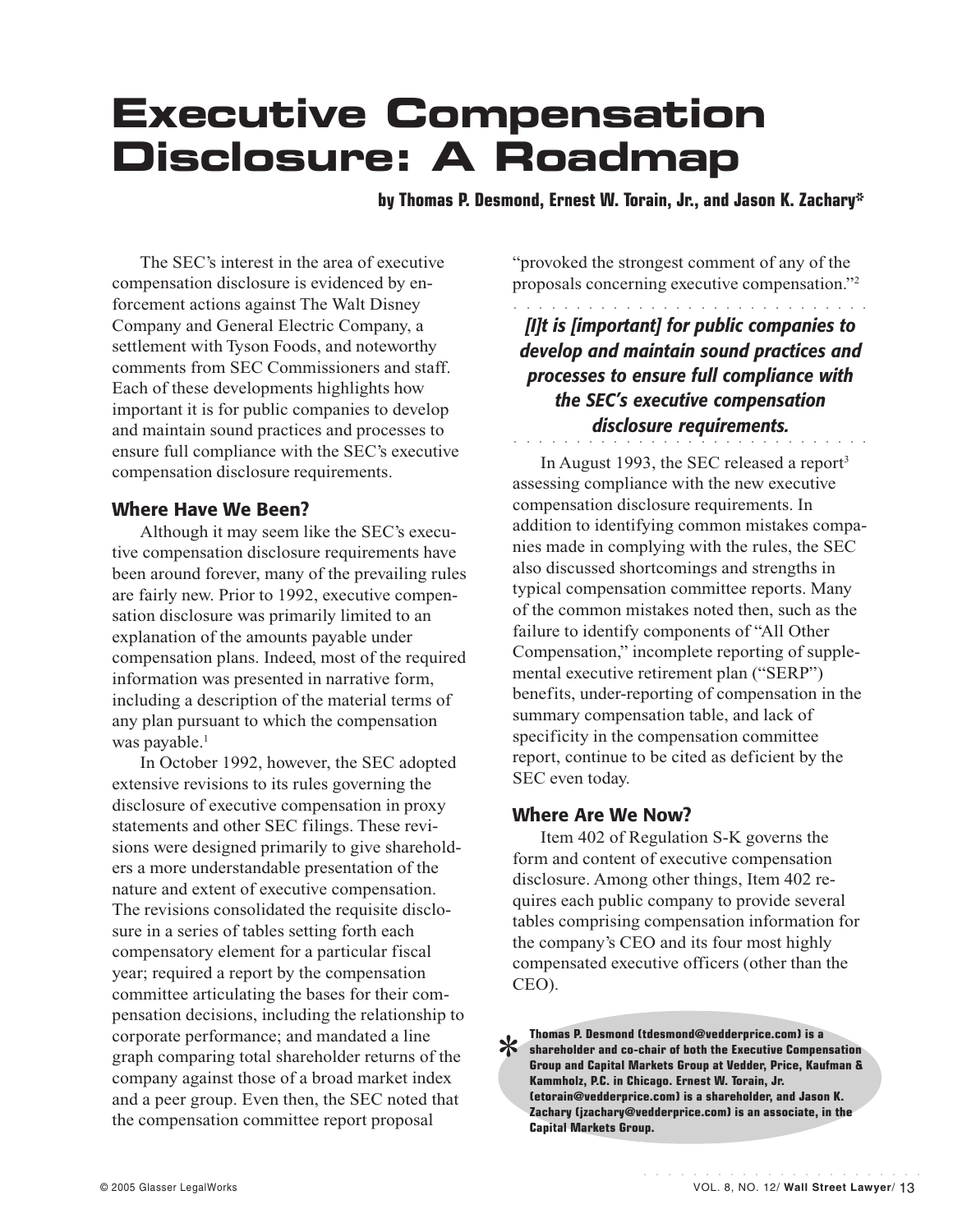Item 402 also demands a compensation committee report with two principal components. First, the report must describe the committee's policies governing the prior year's compensation to executive officers and the specific relationship of corporate performance to that compensation. Second, the report must describe the committee's bases for the compensation reported for the CEO in the past year, including the criteria used to set the CEO's compensation and a specific discussion of the relationship of the company's performance to the CEO's compensation, with a description of each measure of the company's performance qualitative or quantitative—on which the CEO's compensation is based.4 As the SEC pointed out, the generality of the compensation committee report requirement is intended to accommodate the variety of policies and practices and measures of company performance that public companies use.<sup>5</sup>

## a a a aaaaaaaaaaaaaaaaaaaaaaaaaa *[C]ompanies should be guided by the principle that all compensation must be disclosed.*

a a a aaaaaaaaaaaaaaaaaaaaaaaaaa

In October 2004, Allan Beller, director of the SEC's Division of Corporation Finance, noted that an important duty of board members is to properly motivate and reward management.6 Director Beller offered guidance on how companies should approach disclosing executive compensation in SEC filings and how compensation committees can work to align executive compensation with shareholder interests. In connection with this guidance, the Director referred to a Blue Ribbon Commission Report that found that "'boards need to find better ways to measure and reward performance.'"7 The Report also noted that the compensation committee must understand the numerous elements of executive compensation, the role each plays in motivating short-term and long-term performance, the cost of each element, and the total cost of the executive compensation program.

Director Beller also referred to the updated policy regarding executive compensation released by the Council of Institutional Investors. He focused specifically on the element of the policy regarding transparency:

The compensation committee is responsible for ensuring that all aspects of executive compensation are clearly, comprehensively and promptly disclosed, in plain English, in the annual proxy statement regardless of whether such disclosure is required by current rules and regulations. The compensation committee should disclose all information necessary for shareowners to understand how and how much executives are paid and how such pay fits within the overall pay structure of the company. It should provide annual proxy statement disclosure of the committee's compensation decisions with respect to salary, short-term incentive compensation, long-term incentive compensation and all other aspects of executive compensation, including the relative weights assigned to each component of total compensation.<sup>8</sup>

The Director indicated that executive compensation disclosure would improve if companies changed their outlook from one of "literal compliance" with SEC rules to one of seeking to provide disclosure of all compensation awarded to, earned by, or paid to the executive officers and directors covered in the proxy statement whether it is paid currently or deferred. In other words, companies should be guided by the principle that *all* compensation must be disclosed.

Examples given of deficient disclosure include failing to report the personal use of company planes or cars and similar perquisites. Similarly, the Director noted that many companies are overly creative when categorizing perquisites as business expenses (e.g., items such as housing, security systems, and cars are commonly classified as business expenses). In his view, a helpful, though not dispositive, inquiry in resolving the business expense or perquisite issue is whether the benefit is available to employees generally on a non-discretionary basis, like reimbursement for a taxi across town for a meeting, or whether it is a benefit for which only a chosen few are eligible, like access to the corporate plane.

Finally, many companies would be well served by revisiting their compensation committee reports, which too frequently consist of boilerplate language that is substantially un-

aaaaaaaaaaaaaaaaaaaaaaa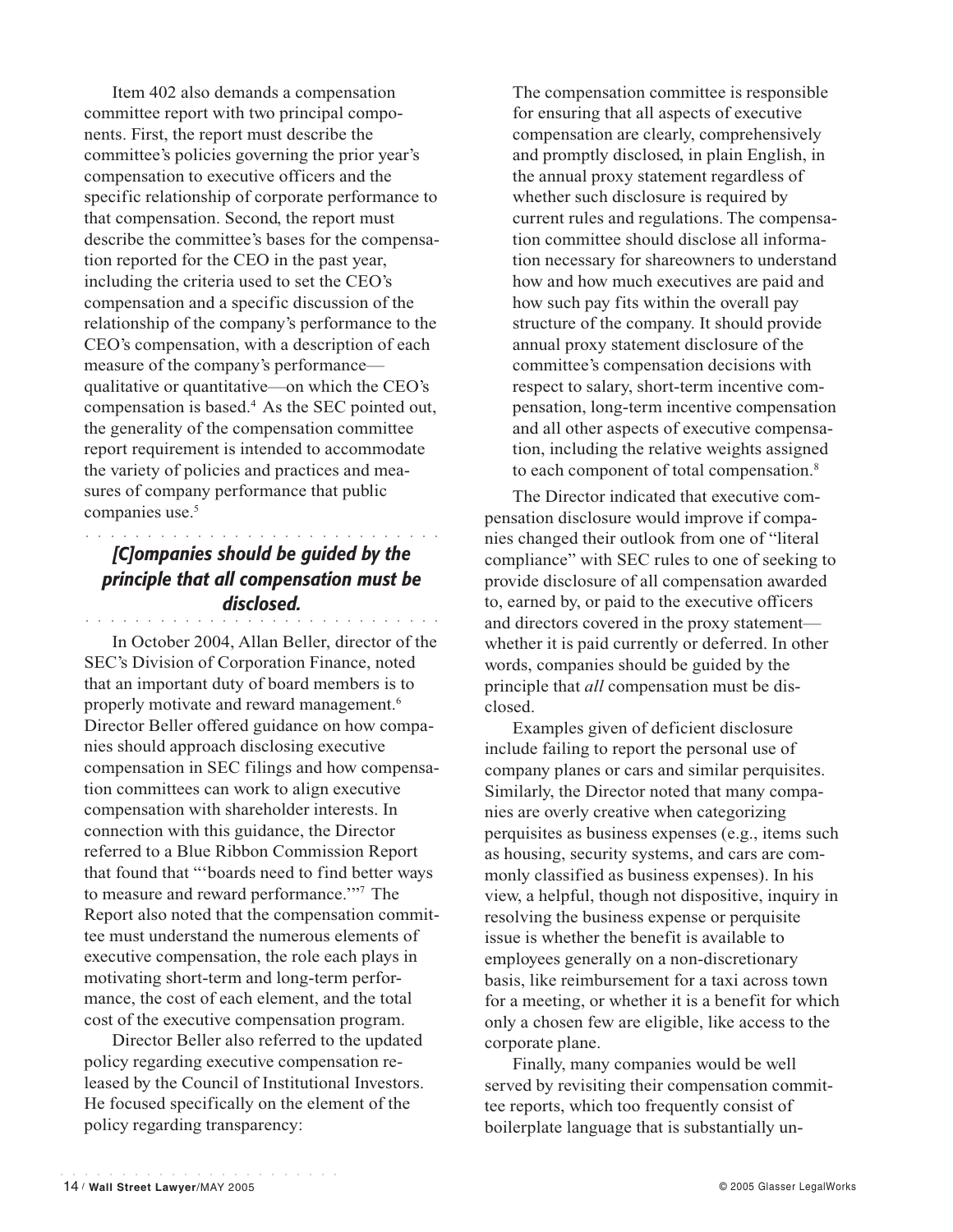changed from year to year. The Director reminded his listeners of the requirements for the compensation committee report, and noted that disclosure in this area could be improved. For example, many companies set compensation in relation to a benchmark group without disclosing the basis for their compensation decisions or even whether compensation is linked to performance.<sup>9</sup> Instead, this analysis should include a consideration of each component of compensation as compared to the overall compensation package, providing a clearer basis for judging the reasonableness of the package.

## **Where Are We Going?**

As noted previously, disclosure is required of all compensation, earned or paid, from all sources, for all services; there can be no material omissions that make the disclosure misleading. Commentators believe that compensation disclosure rule changes are on the way. The presumptive impact of these rules would be to make compensation disclosure more transparent by specifically capturing some of the compensation elements that have become prevalent since the current rules were adopted in 1992. Even if the SEC does not act, it is reasonable to expect that institutional investors will press for better, more complete, compensation disclosure.

# a a a aaaaaaaaaaaaaaaaaaaaaaaaaa *[M]any companies would be well served by revisiting their compensation committee reports, which too frequently consist of boilerplate language that is substantially unchanged from year to year.*

a a a aaaaaaaaaaaaaaaaaaaaaaaaaa Director Beller noted several areas that may be the subject of SEC rule changes.<sup>10</sup>

**Perk valuations.** Some companies are inappropriately categorizing items as expenses instead of perks. In addition, companies need to review how they value perks and whether there are better approaches to valuation. In particular, the SEC may review whether incremental cost to the company is a useful measure that helps investors understand compensation.

**Retirement benefits and deferred compensation***.* The SEC is reviewing its disclosure requirements, as well as companies' disclosure,

related to SERPs and non-qualified deferred compensation plans.

**Total compensation.** The SEC is considering whether companies should be required to provide enhanced disclosure of total compensation.

**Named executive officers.** The SEC is considering whether companies should be required to disclose the compensation of other specific officers, such as the CFO and/or general counsel.

**Director compensation.** The SEC is looking at disclosure of overall director compensation to see if companies are following the current requirements, as well as whether their rules in this area should be expanded.

**Compensation committee reports.** The SEC is considering whether the disclosure requirements adequately address disclosure of the policies, operation, and determinations of the compensation committee. The SEC may consider whether the "not filed" treatment of compensation committee reports should continue. Director Beller suggested that the reports may not merit this special treatment because compensation committees have failed to use the reports to provide useful information.

**Related-party disclosure***.* The SEC is considering the relationship between the executive compensation rules and the related-party transaction disclosure under Item 404 of Regulation S-K. Insofar as the related-party transaction rules relate to executive compensation, rulemaking in this area may be forthcoming.

## **What Should We Be Doing Now?**

Comments from the SEC leave the clear impression that the agency considers executive compensation disclosure of many companies to be mediocre at best. While new rules are likely on the horizon, many companies would do well to consider the following.

#### *Compensation committee reports*

As previously mentioned, the executive compensation disclosure requirements have not changed much since the rules were adopted in 1992. However, as practice standards have developed, many companies "have followed a pattern of opaque or unhelpful disclosure…[t]oo much executive compensation disclosure has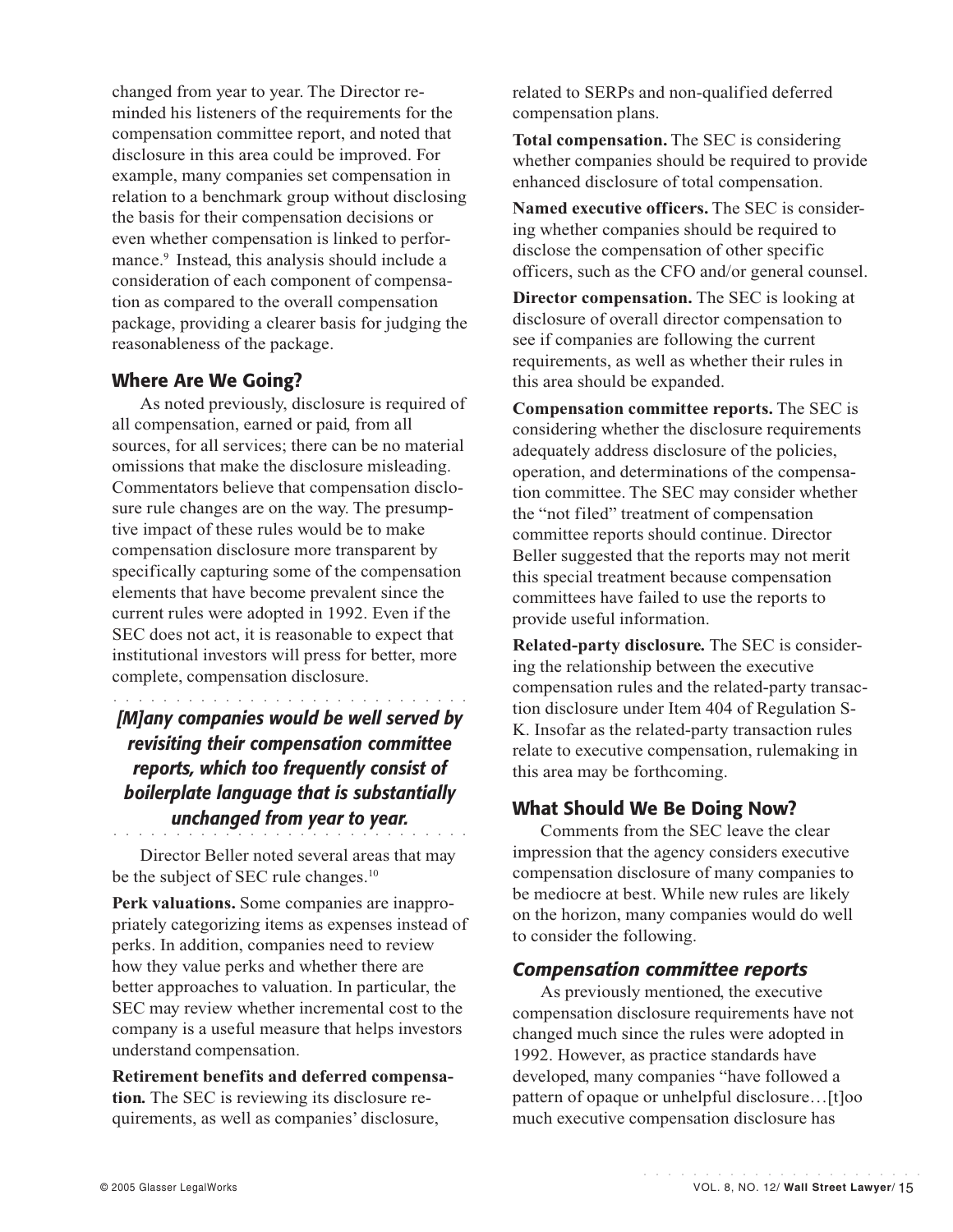become an example of the kind of disclosure companies should disavow—disclosure that says as little as possible while seeking to avoid liability, rather than disclosure that seeks to inform."11 Those are strong words, and a clear signal that business as usual in this area just will not do.

#### *[B]usiness as usual in this area just* a a a aaaaaaaaaaaaaaaaaaaaaaaaaa *will not do.*

a a a aaaaaaaaaaaaaaaaaaaaaaaaaa

Although the specific disclosure items discussed within each report may differ from company to company, there are several disclosure items that are applicable to companies of varying sizes; many of these items have begun to appear in proxy statements. For example, many companies are providing a detailed description of the process they used to reassess their executive compensation practices, including the retention of a consultant and comparisons with competitors and other similarly-situated companies. In addition, some companies offer a detailed discussion of the various factors considered by the compensation committee when awarding incentive compensation to executives, as well as an itemized list of the performance factors (and results) and each of the elements that were considered in setting the CEO's compensation. Finally, a conclusion that the total compensation paid to the CEO and other named executive officers was reasonable and not excessive has begun to appear in some reports to enhance a company's comprehensive discussion of its compensation philosophy and practices.

## *Best disclosure practices*

Before starting to redraft compensation committee reports and other parts of the executive compensation disclosures, companies and committee members should have a thorough understanding of the information gathered for that purpose. In preparing the compensation committee report, members should consider the following questions, keeping in mind the actual deliberations of the committee:

Does the report provide "clear, concise and understandable disclosure of all plan and non-plan compensation awarded to, earned by, or paid to the named executive

officers…and directors…for all services rendered in all capacities to the registrant and its subsidiaries…"?12

- Does the report disclose the nature of the group with which the compensation committee is comparing the company's compensation, why that group was selected, the extent to which the company differs from the benchmark group, and where in the range established by that comparison the company targets its compensation?
- If the amount or form of compensation awarded to named executive officers changed materially or significantly from the prior year, does the report explain what caused this change?
- Does the report detail the company's position regarding qualification of compensation for exemption from Section 162(m) of the Internal Revenue Code?
- Did the company adjust or amend the exercise price of stock options or SARs previously awarded to any of the named executive officers, whether through amendment, cancellation, or replacement grants, or any other means?

## *Compensation committee meetings*

Since the compensation committee report is a reflection of how the committee discharges its duties, any anticipated update or expansion of the report in 2006 must start with a review of the committee's meeting practices in 2005 to ensure that they are sufficiently rigorous. Here are some questions to consider.

• Has a formal compensation philosophy been adopted that articulates the compensation committee's fundamental principles and that will guide the committee in developing and monitoring the company's executive compensation programs? These principles should reflect (1) independence of committee members; (2) pay packages that are perceived as fair—both internally and externally; (3) payments that are linked to realistic and achievable performance criteria; (4) incentives toward long-term shareholder value creation; and (5) full transparency regarding compensation plan design and implementation.

aaaaaaaaaaaaaaaaaaaaaaa